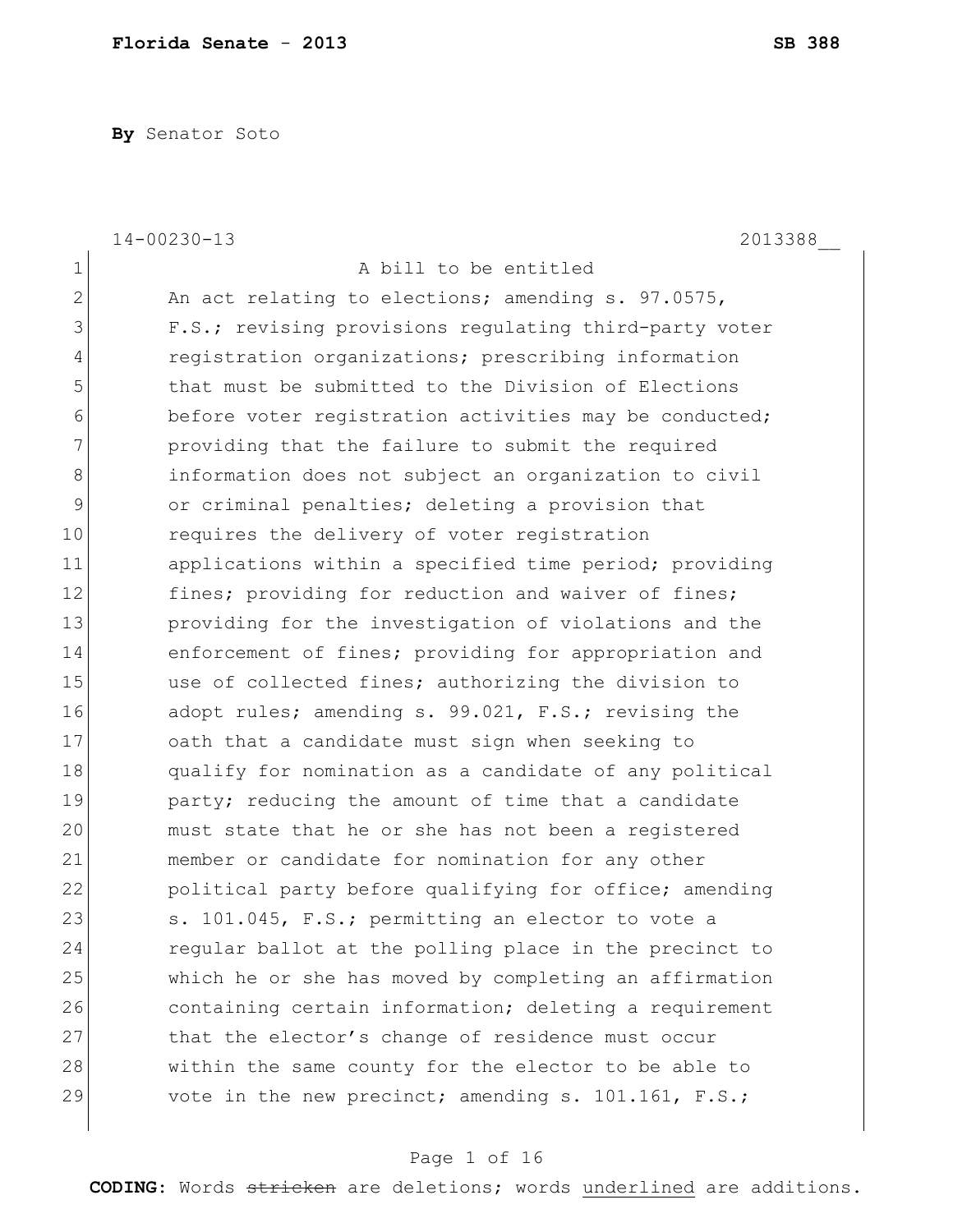14-00230-13 2013388\_\_ 30 revising provisions relating to ballot statements; 31 deleting a provision that authorizes the placement of 32 the full text of a proposed constitutional amendment 33 or revision on a ballot; requiring a court to remove a 34 proposed amendment from the ballot once all ballot 35 statements are determined to be defective and all 36 other appeals are declined, abandoned, or exhausted; 37 deleting authority granted to the Attorney General to 38 revise a ballot title or ballot summary; deleting a 39 court's authority to retain jurisdiction over certain 40 ballot challenges; deleting a legal presumption for a 41 ballot statement; amending s. 101.657, F.S.; revising 42 **provisions relating to early voting; expanding the** 43 list of available early voting sites; providing 44 requirements for determining the number of early 45 voting sites each county must operate; increasing the 46 number of days and hours that early voting must be 47 available; amending s. 102.168, F.S.; increasing the 48 evidence that a circuit court may consider when 49 reviewing a canvassing board's decision concerning the 50 legality of an absentee ballot that involves an 51 elector's signature; providing an effective date. 52 53 Be It Enacted by the Legislature of the State of Florida: 54 55 Section 1. Section 97.0575, Florida Statutes, is amended to 56 read: 57 97.0575 Third-party voter registrations.-58 (1) Before engaging in any voter registration activities, a

### Page 2 of 16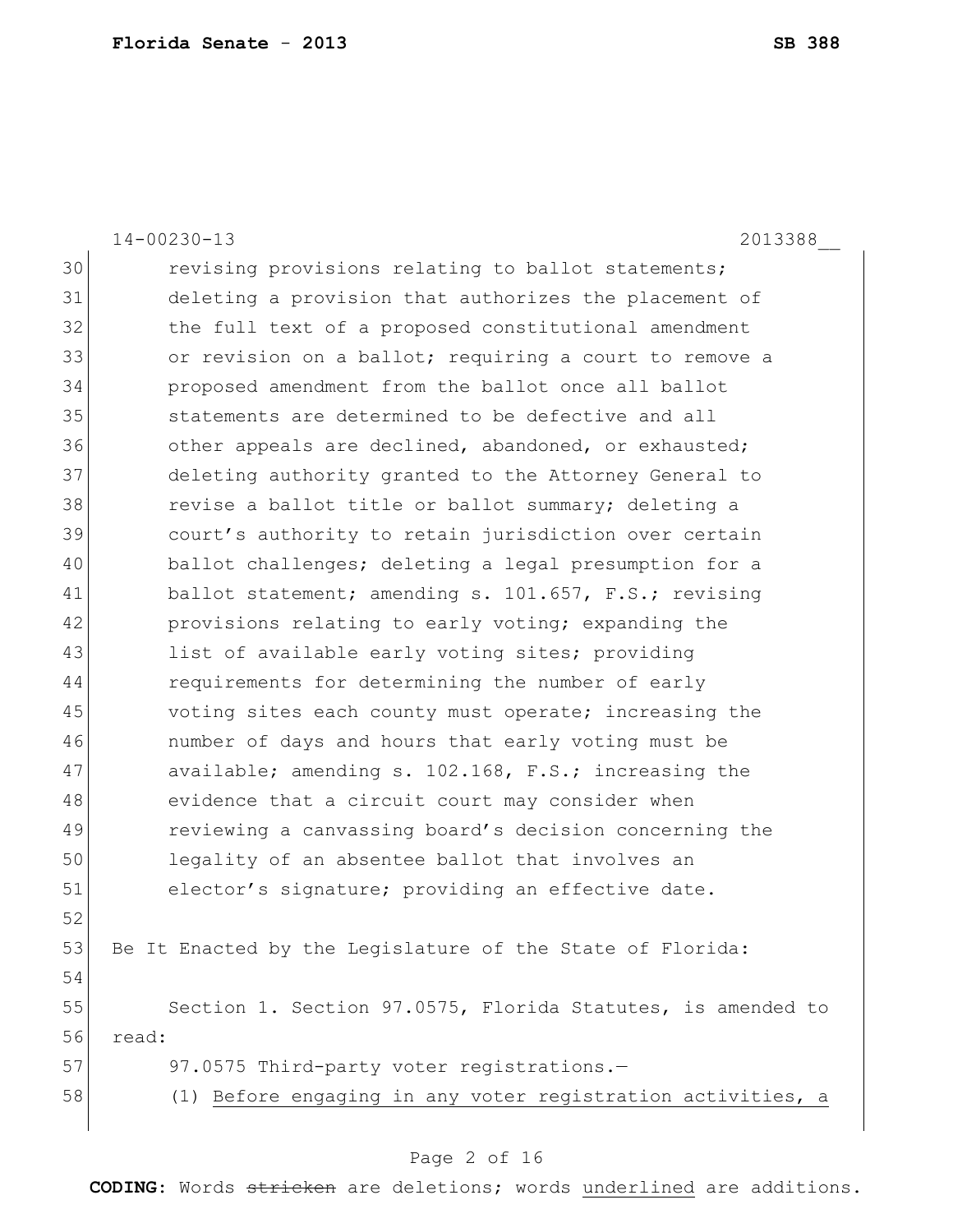|    | $14 - 00230 - 13$<br>2013388                                     |
|----|------------------------------------------------------------------|
| 59 | third-party voter registration organization shall name a         |
| 60 | registered agent in the state and submit to the division, in a   |
| 61 | form adopted by the division, the name of the registered agent   |
| 62 | and the name of those individuals responsible for the day-to-day |
| 63 | operation of the third-party voter registration organization,    |
| 64 | including, if applicable, the names of the entity's board of     |
| 65 | directors, president, vice president, managing partner, or such  |
| 66 | other individuals engaged in similar duties or functions. On or  |
| 67 | before the 15th day after the end of each calendar quarter, each |
| 68 | third-party voter registration organization shall submit to the  |
| 69 | division a report providing the date and location of any         |
| 70 | organized voter registration drive conducted by the organization |
| 71 | during the previous calendar quarter.                            |
| 72 | (2) A third-party voter registration organization that           |
| 73 | fails to submit the information required by subsection (1) is    |
| 74 | not subject to any civil or criminal penalties for such failure, |
| 75 | and the failure to submit such information is not a basis for    |
| 76 | denying such third-party voter registration organization copies  |
| 77 | of voter registration application forms.                         |
| 78 | Before engaging in any voter registration activities, a third-   |
| 79 | party voter registration organization must register and provide  |
| 80 | to the division, in an electronic format, the following          |
| 81 | information:                                                     |
| 82 | (a) The names of the officers of the organization and the        |
| 83 | name and permanent address of the organization.                  |
| 84 | (b) The name and address of the organization's registered        |
| 85 | agent in the state.                                              |
| 86 | (c) The names, permanent addresses, and temporary                |
| 87 | addresses, if any, of each registration agent registering        |
|    |                                                                  |

# Page 3 of 16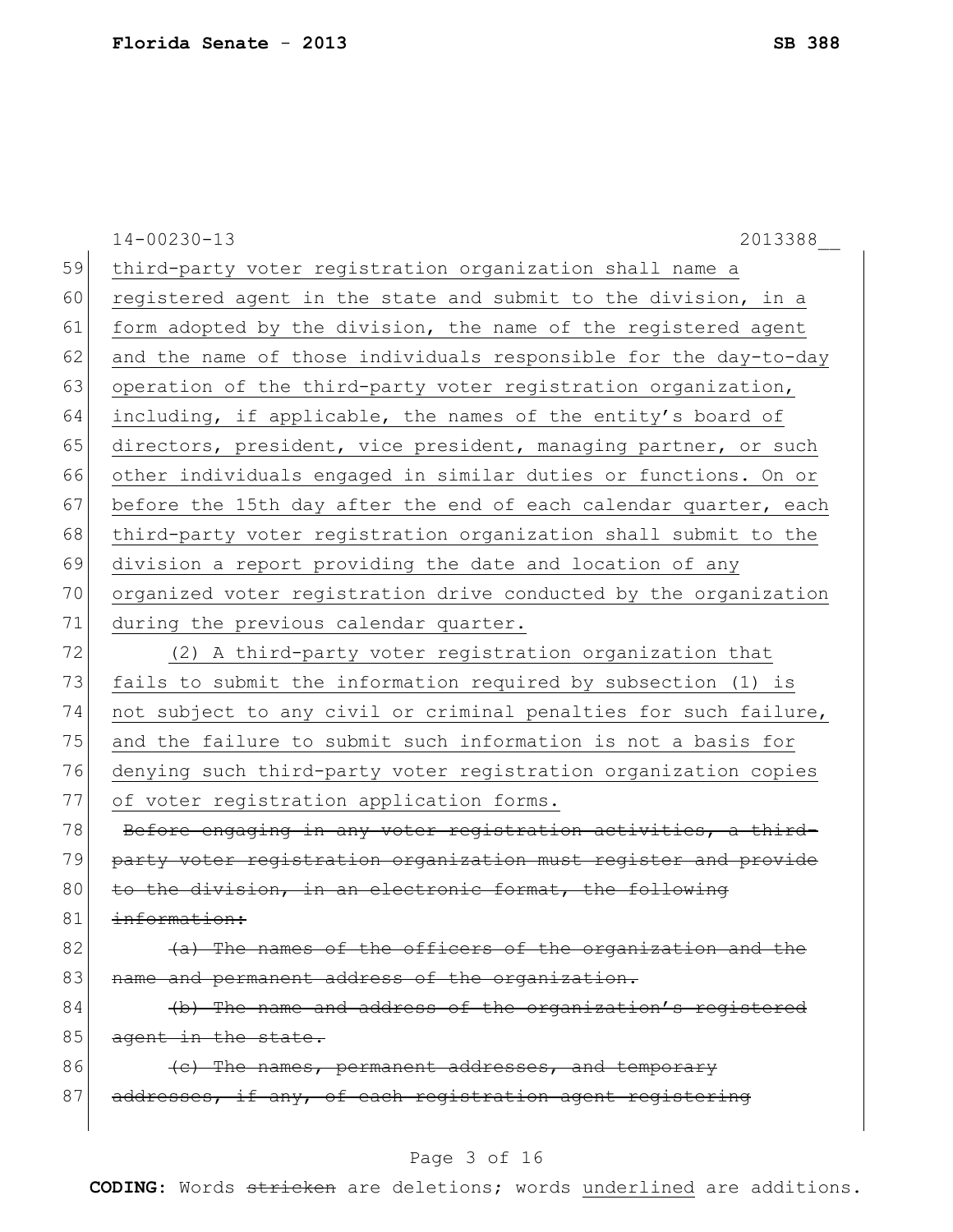|     | $14 - 00230 - 13$<br>2013388                                     |
|-----|------------------------------------------------------------------|
| 88  | persons to vote in this state on behalf of the organization.     |
| 89  | (d) A sworn statement from each registration agent employed      |
| 90  | by or volunteering for the organization stating that the agent   |
| 91  | will obey all state laws and rules regarding the registration of |
| 92  | voters. Such statement must be on a form containing notice of    |
| 93  | applicable penalties for false registration.                     |
| 94  | (2) The division or the supervisor of elections shall make       |
| 95  | voter registration forms available to third-party voter          |
| 96  | registration organizations. All such forms must contain          |
| 97  | information identifying the organization to which the forms are  |
| 98  | provided. The division shall maintain a database of all third-   |
| 99  | party voter registration organizations and the voter             |
| 100 | registration forms assigned to the third-party voter             |
| 101 | registration organization. Each supervisor of elections shall    |
| 102 | provide to the division information on voter registration forms  |
| 103 | assigned to and received from third-party voter registration     |
| 104 | organizations. The information must be provided in a format and  |
| 105 | at times as required by the division by rule. The division must  |
| 106 | update information on third-party voter registrations daily and  |
| 107 | make the information publicly available.                         |
| 108 | $(3)$ $(a)$ A third-party voter registration organization that   |
| 109 | collects voter registration applications serves as a fiduciary   |
| 110 | to the applicant, ensuring that any voter registration           |
| 111 | application entrusted to the third-party voter registration      |
| 112 | organization, irrespective of party affiliation, race,           |
| 113 | ethnicity, or gender, shall be promptly delivered to the         |
| 114 | division or the supervisor of elections within 48 hours after    |

- 115 the applicant completes it or the next business day if the
- 116 appropriate office is closed for that 48-hour period. If a voter

### Page 4 of 16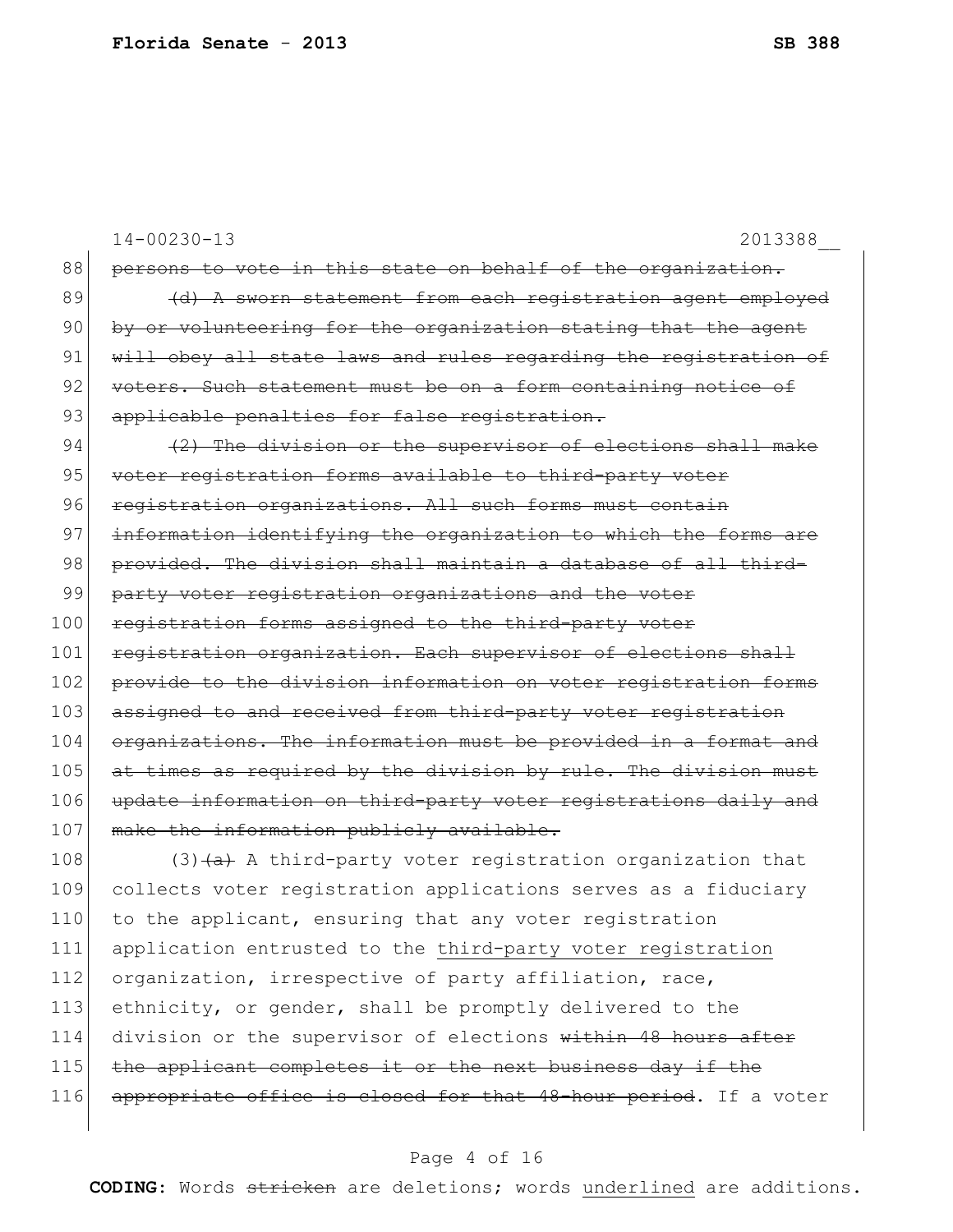14-00230-13 2013388\_\_ 117 registration application collected by any third-party voter 118 registration organization is not promptly delivered to the 119 division or supervisor of elections, the third-party voter 120 registration organization is liable for the following fines:

121 (a) $\pm$ . A fine in the amount of \$50 for each application 122 received by the division or the supervisor of elections more 123 than 10 days 48 hours after the applicant delivered the 124 completed voter registration application to the third-party 125 voter registration organization or any person, entity, or agent 126 acting on its behalf  $e^{i\theta}$  the next business day, if the office is 127 closed. A fine in the amount of \$250 for each application 128 received if the third-party voter registration organization or 129 person, entity, or agency acting on its behalf acted willfully.

130 (b)  $2 - A$  fine in the amount of \$100 for each application 131 collected by a third-party voter registration organization or 132 any person, entity, or agent acting on its behalf, before book 133 closing for any given election for federal or state office and 134 received by the division or the supervisor of elections after 135 the book-closing deadline for such election. A fine in the 136 amount of \$500 for each application received if the third-party 137 registration organization or person, entity, or agency acting on 138 its behalf acted willfully.

139  $(c)$  3. A fine in the amount of \$500 for each application 140 collected by a third-party voter registration organization or 141 any person, entity, or agent acting on its behalf, which is not 142 submitted to the division or supervisor of elections. A fine in 143 the amount of \$1,000 for any application not submitted if the 144 third-party voter registration organization or person, entity, 145 or agency acting on its behalf acted willfully.

#### Page 5 of 16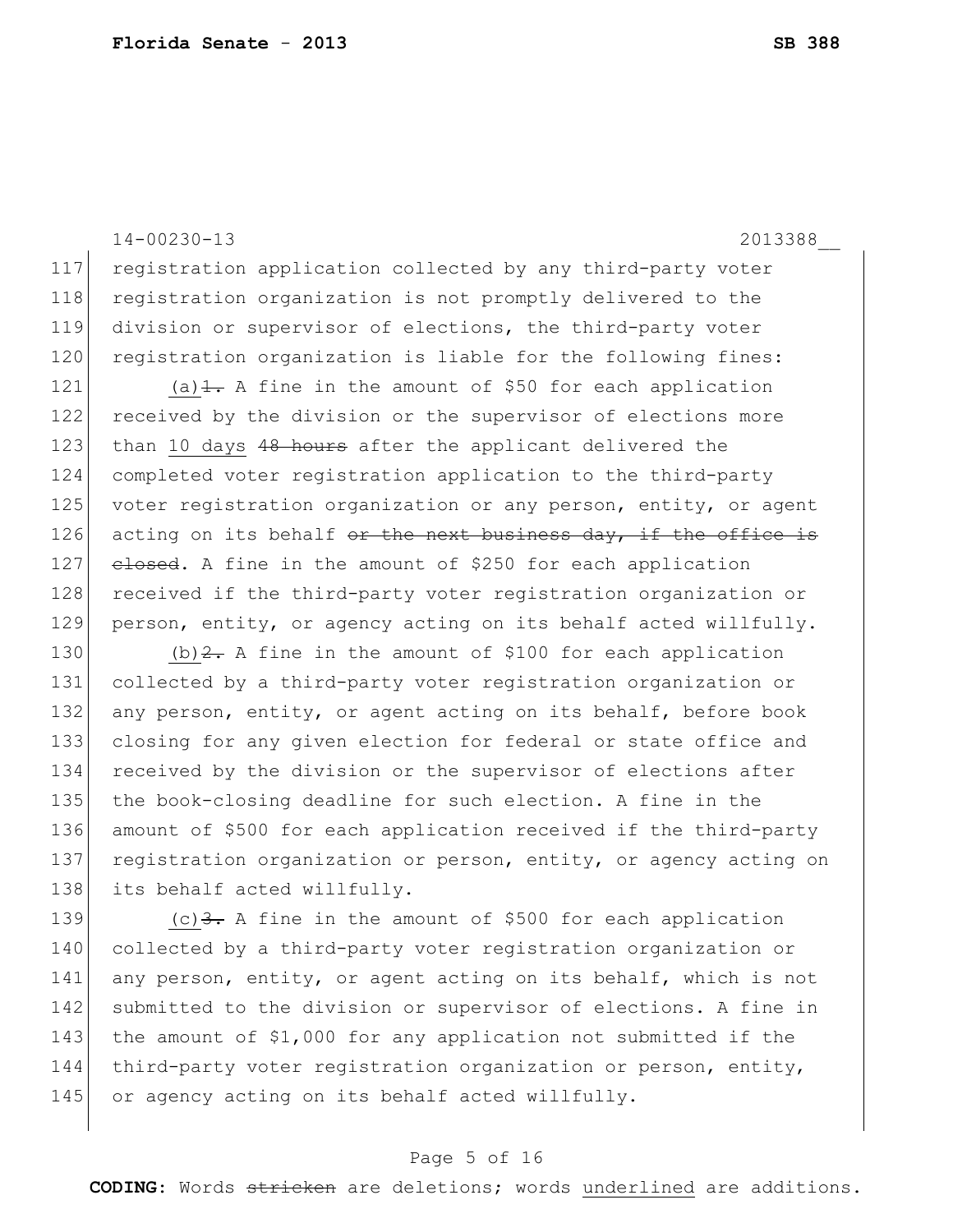|     | $14 - 00230 - 13$<br>2013388                                     |
|-----|------------------------------------------------------------------|
| 146 |                                                                  |
| 147 | The aggregate fine pursuant to this subsection paragraph which   |
| 148 | may be assessed against a third-party voter registration         |
| 149 | organization, including affiliate organizations, for violations  |
| 150 | committed in a calendar year is \$1,000.                         |
| 151 | (b) A showing by The fines provided in this subsection           |
| 152 | shall be reduced by three-fourths in cases in which the third-   |
| 153 | party voter registration organization has complied with          |
| 154 | subsection (1) that the failure to deliver the voter             |
| 155 | registration application within the required timeframe is based  |
| 156 | upon force majeure or impossibility of performance shall be an   |
| 157 | affirmative defense to a violation of this subsection. The       |
| 158 | secretary shall may waive the fines described in this subsection |
| 159 | upon a showing that the failure to deliver the voter             |
| 160 | registration application promptly is based upon force majeure or |
| 161 | impossibility of performance.                                    |
| 162 | (4) If the Secretary of State reasonably believes that a         |
| 163 | person has committed a violation of this section, the secretary  |
| 164 | may refer the matter to the Attorney General for enforcement.    |
| 165 | The Attorney General may institute a civil action for a          |
| 166 | violation of this section or to prevent a violation of this      |
| 167 | section. An action for relief may include a permanent or         |

168 temporary injunction, a restraining order, or any other 169 appropriate order.

170  $(4)$  (a)  $\left(5\right)$  The division shall adopt by rule a form to elicit 171 specific information concerning the facts and circumstances from 172 a person who claims to have been registered to vote by a third-173 party voter registration organization but who does not appear as 174 an active voter on the voter registration rolls. The division

### Page 6 of 16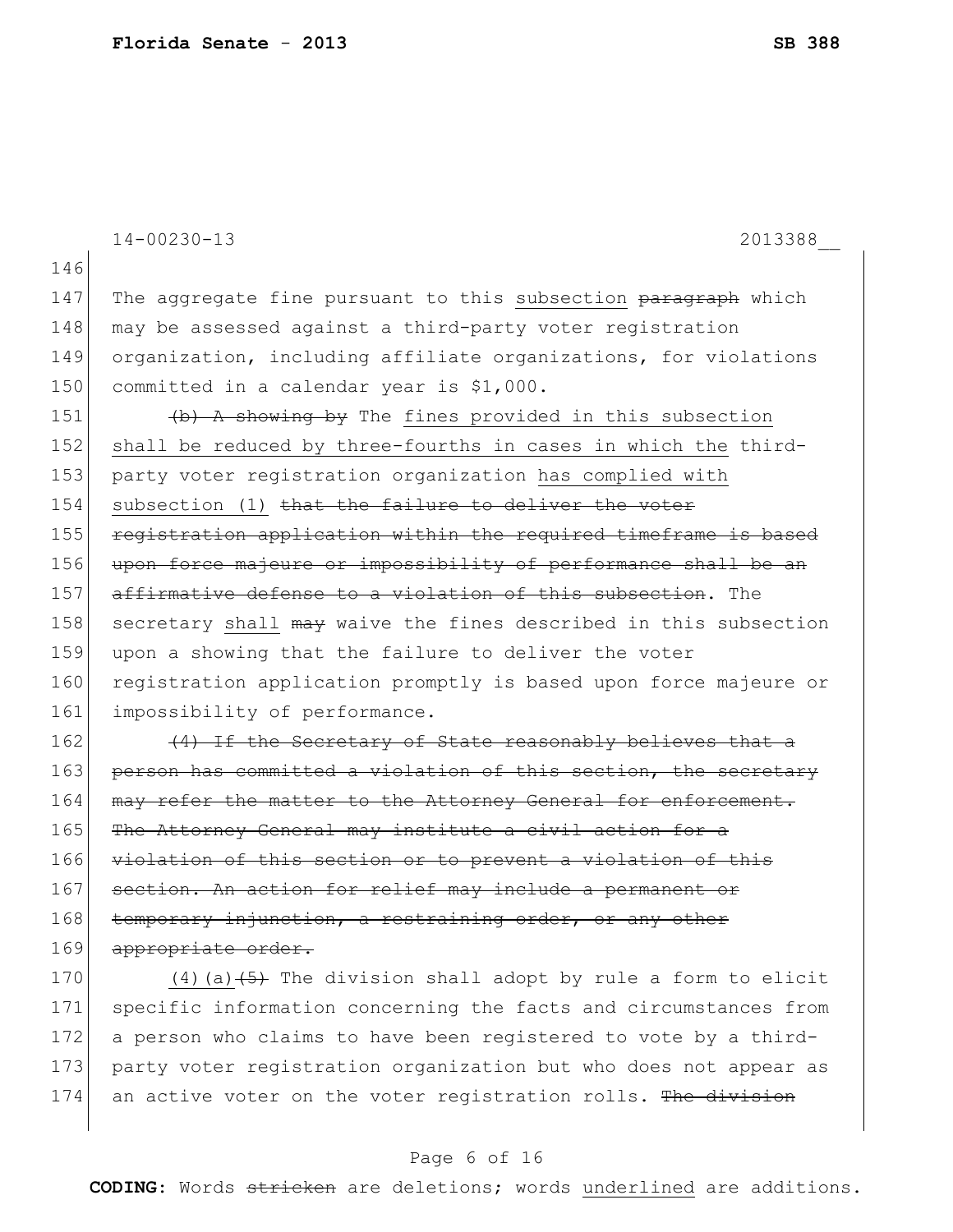|     | $14 - 00230 - 13$<br>2013388                                     |
|-----|------------------------------------------------------------------|
| 175 | shall also adopt rules to ensure the integrity of the            |
| 176 | registration process, including rules requiring third-party      |
| 177 | voter registration organizations to account for all state and    |
| 178 | federal registration forms used by their registration agents.    |
| 179 | Such rules may require an organization to provide organization   |
| 180 | and form specific identification information on each form as     |
| 181 | determined by the department as needed to assist in the          |
| 182 | accounting of state and federal registration forms.              |
| 183 | (b) The division may investigate any violation of this           |
| 184 | section. Civil fines shall be assessed by the division and       |
| 185 | enforced through any appropriate legal proceedings.              |
| 186 | $(5)$ $(6)$ The date on which an applicant signs a voter         |
| 187 | registration application is presumed to be the date on which the |
| 188 | third-party voter registration organization received or          |
| 189 | collected the voter registration application.                    |
| 190 | (7) The requirements of this section are retroactive for         |
| 191 | any third-party voter registration organization registered with  |
| 192 | the department on the effective date of this act, and must be    |
| 193 | complied with within 90 days after the department provides       |
| 194 | notice to the third-party voter registration organization of the |
| 195 | requirements contained in this section. Failure of the third-    |
| 196 | party voter registration organization to comply with the         |
| 197 | requirements within 90 days after receipt of the notice shall    |
| 198 | automatically result in the cancellation of the third-party      |
| 199 | voter registration organization's registration.                  |
| 200 | (6) The civil fines provided in this section are in              |
| 201 | addition to any applicable criminal penalties.                   |
| 202 | (7) Fines collected pursuant to this section shall be            |
| 203 | annually appropriated by the Legislature to the department for   |
|     |                                                                  |

# Page 7 of 16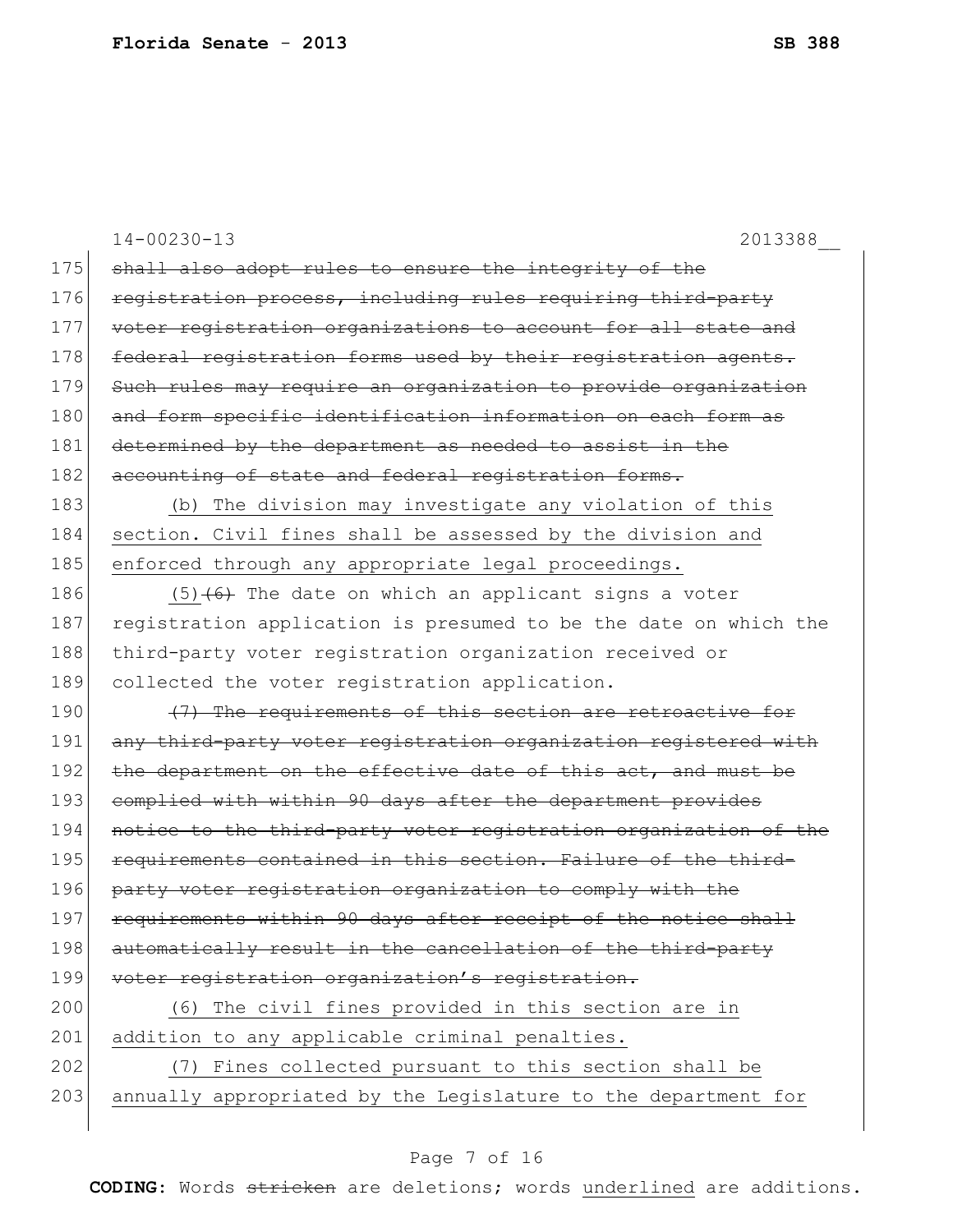|     | $14 - 00230 - 13$<br>2013388                                     |
|-----|------------------------------------------------------------------|
| 204 | enforcement of this section and for voter education.             |
| 205 | (8) The division may adopt rules to administer this              |
| 206 | section.                                                         |
| 207 | Section 2. Paragraph (b) of subsection (1) of section            |
| 208 | 99.021, Florida Statutes, is amended to read:                    |
| 209 | 99.021 Form of candidate oath.-                                  |
| 210 | (1)                                                              |
| 211 | (b) In addition, any person seeking to qualify for               |
| 212 | nomination as a candidate of any political party shall, at the   |
| 213 | time of subscribing to the oath or affirmation, state in         |
| 214 | writing:                                                         |
| 215 | 1. The party of which the person is a member.                    |
| 216 | 2. That the person has not been a registered member of any       |
| 217 | other political party and has not been a candidate for           |
| 218 | nomination for any other political party for a period of 6       |
| 219 | months before for 365 days before the beginning of qualifying    |
| 220 | preceding the general election for which the person seeks to     |
| 221 | qualify.                                                         |
| 222 | 3. That the person has paid the assessment levied against        |
| 223 | him or her, if any, as a candidate for said office by the        |
| 224 | executive committee of the party of which he or she is a member. |
| 225 | Section 3. Section 101.045, Florida Statutes, is amended to      |
| 226 | read:                                                            |
| 227 | 101.045 Electors must be registered in precinct; provisions      |
| 228 | for change of residence or name.-                                |
| 229 | (1) A person is not permitted to vote in any election            |
| 230 | precinct or district other than the one in which the person has  |
| 231 | his or her legal residence and in which the person is            |
| 232 | registered. However, a person temporarily residing outside the   |
|     |                                                                  |

# Page 8 of 16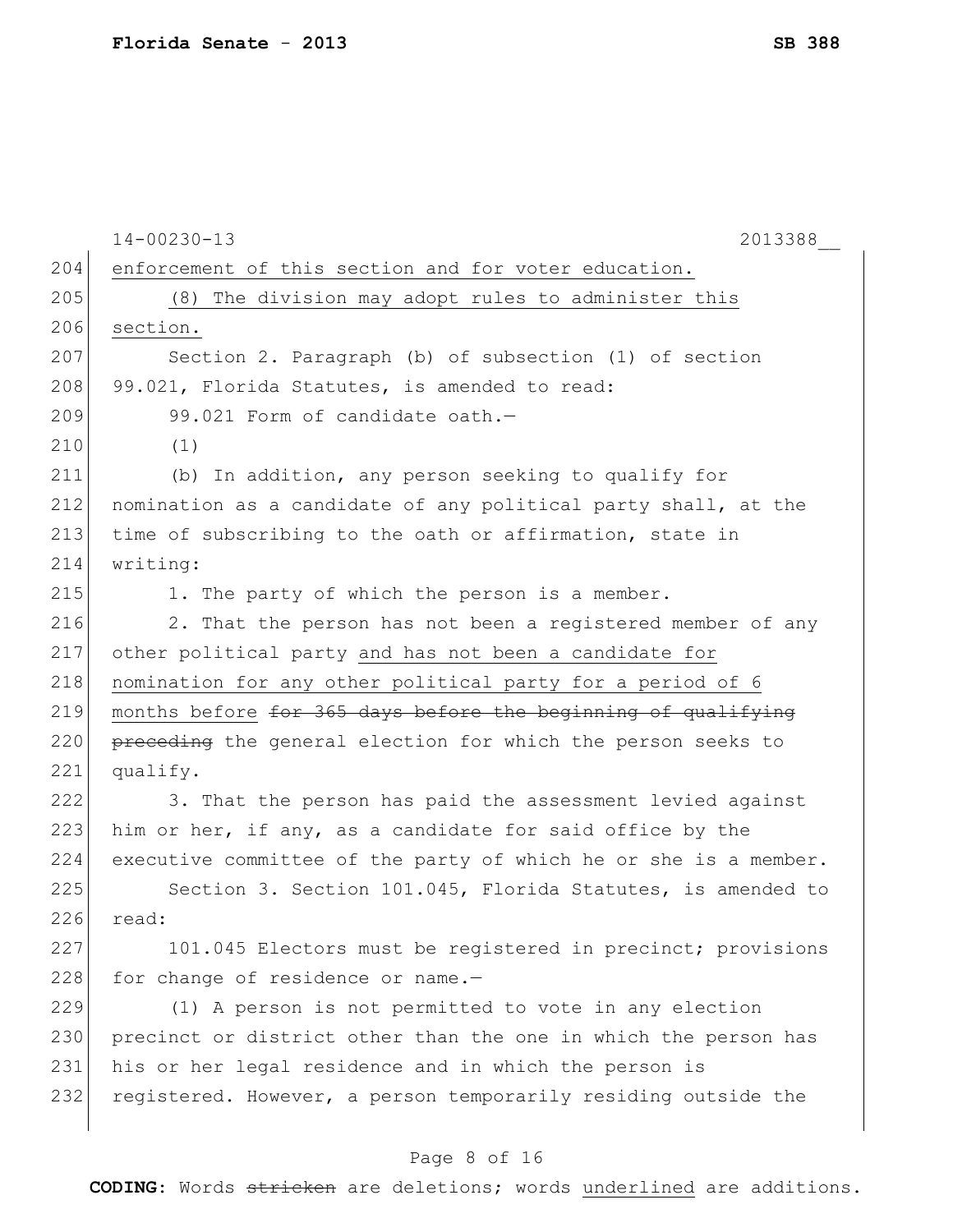14-00230-13 2013388\_\_ 233 county shall be registered in the precinct in which the main 234 office of the supervisor, as designated by the supervisor, is 235 located when the person has no permanent address in the county 236 and it is the person's intention to remain a resident of Florida 237 and of the county in which he or she is registered to vote. Such 238 persons who are registered in the precinct in which the main 239 office of the supervisor, as designated by the supervisor, is 240 located and who are residing outside the county with no 241 permanent address in the county shall not be registered electors 242 of a municipality and therefore shall not be permitted to vote 243 in any municipal election. 244 (2)(a) An elector who moves from the precinct in which the 245 elector is registered may be permitted to vote in the precinct 246 to which he or she has moved his or her legal residence, if the 247 change of residence is within the same county and the elector 248 completes an affirmation in substantially the following form: 249 250 Change of Legal Residence of Registered 251 Voter 252 253 Under penalties for false swearing,  $I$ , ... (Name of voter)..., 254 swear (or affirm) that the former address of my legal residence 255 was  $\ldots$  (Address of legal residence)... in the municipality of 256  $\ldots$ , in  $\ldots$  County, Florida, and I was registered to vote in 257 the  $\ldots$  precinct of  $\ldots$ . County, Florida; that I have not voted 258 in the precinct of my former registration in this election; that 259 I now reside at ...(Address of legal residence)... in the 260 Municipality of  $\dots$ , in  $\dots$  County, Florida, and am therefore 261 eligible to vote in the .... precinct of .... County, Florida;

#### Page 9 of 16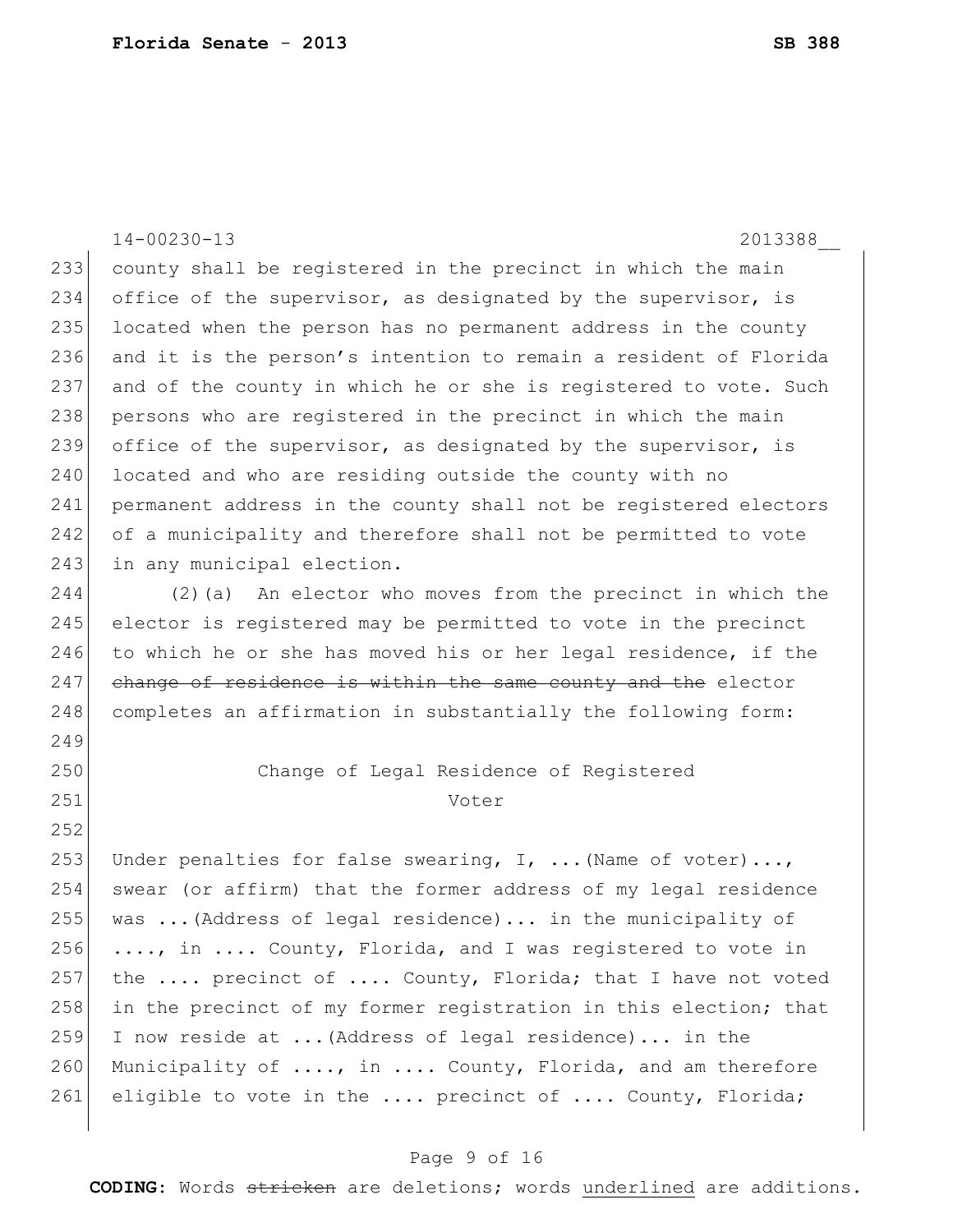|     | $14 - 00230 - 13$<br>2013388                                                       |
|-----|------------------------------------------------------------------------------------|
| 262 | and I further swear (or affirm) that I am otherwise legally                        |
| 263 | registered and entitled to vote.                                                   |
| 264 |                                                                                    |
| 265 | (Signature of voter whose address of legal residence has                           |
| 266 | $changed) \ldots$                                                                  |
| 267 | (b) Except for an active uniformed services voter or a                             |
| 268 | member of his or her family, an elector whose change of address                    |
| 269 | is from outside the county may not change his or her legal                         |
| 270 | residence at the polling place and vote a regular ballot;                          |
| 271 | however, such elector is entitled to vote a provisional ballot.                    |
| 272 | (b) $\left\{\epsilon\right\}$ An elector whose name changes because of marriage or |
| 273 | other legal process may be permitted to vote, provided such                        |
| 274 | elector completes an affirmation in substantially the following                    |
| 275 | form:                                                                              |
| 276 |                                                                                    |
| 277 | Change of Name of Registered                                                       |
| 278 | Voter                                                                              |
| 279 |                                                                                    |
| 280 | Under penalties for false swearing, $I$ ,  (New name of                            |
| 281 | voter), swear (or affirm) that my name has been changed                            |
| 282 | because of marriage or other legal process. My former name and                     |
| 283 | address of legal residence appear on the registration records of                   |
| 284 | precinct  as follows:                                                              |
| 285 |                                                                                    |
| 286 |                                                                                    |
| 287 |                                                                                    |
| 288 |                                                                                    |
| 289 |                                                                                    |
| 290 | My present name and address of legal residence are as follows:                     |
|     |                                                                                    |

# Page 10 of 16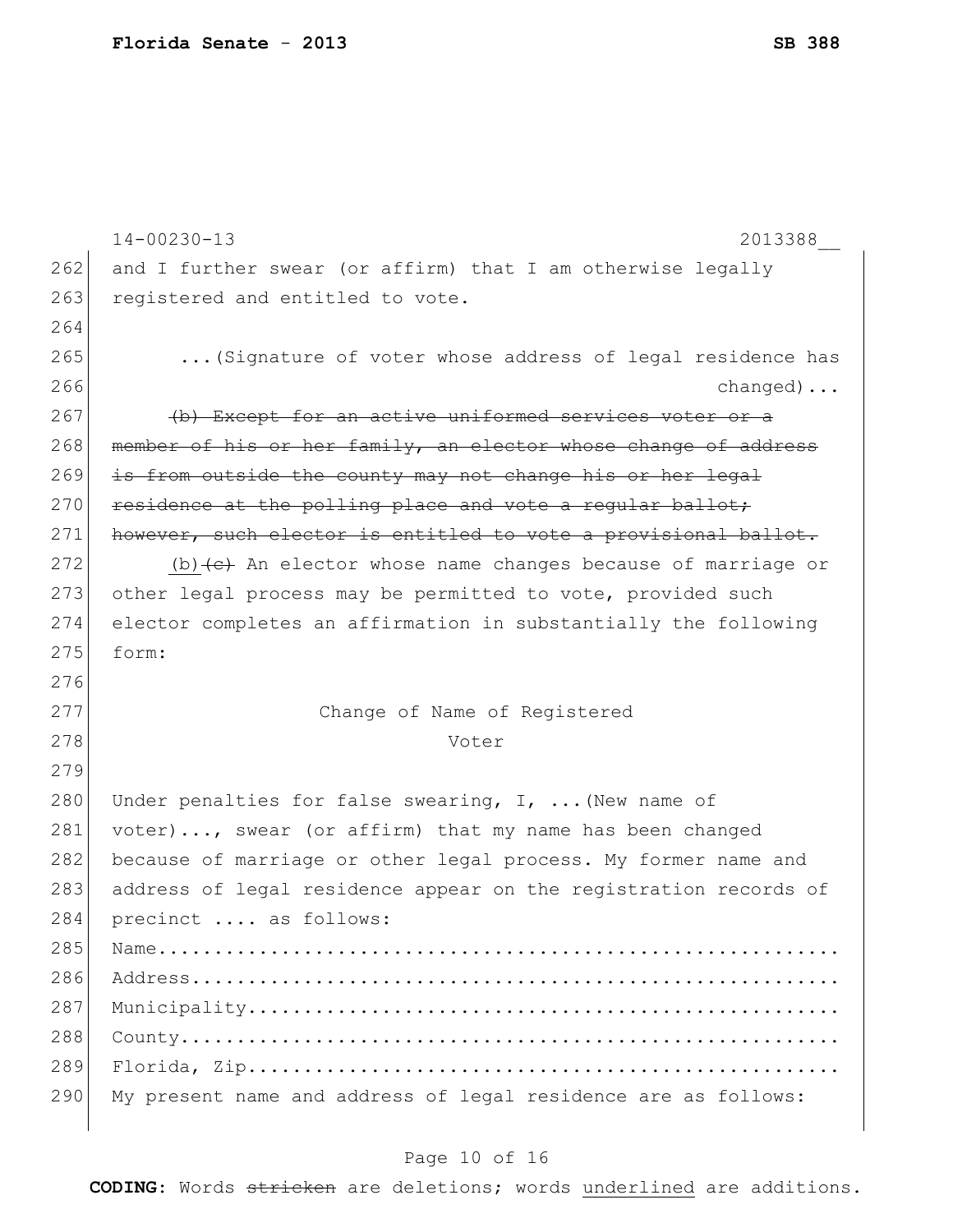|     | $14 - 00230 - 13$<br>2013388                                          |
|-----|-----------------------------------------------------------------------|
| 291 |                                                                       |
| 292 |                                                                       |
| 293 |                                                                       |
| 294 |                                                                       |
| 295 |                                                                       |
| 296 | and I further swear (or affirm) that I am otherwise legally           |
| 297 | registered and entitled to vote.                                      |
| 298 |                                                                       |
| 299 | (Signature of voter whose name has changed)                           |
| 300 |                                                                       |
| 301 | (c) (d) Instead of the affirmation contained in paragraph             |
| 302 | (a) or paragraph $(b)$ $\leftarrow$ , an elector may complete a voter |
| 303 | registration application that indicates the change of name or         |
| 304 | change of address of legal residence.                                 |
| 305 | $(d)$ (d) $(e)$ Such affirmation or application, when completed and   |
| 306 | presented at the precinct in which such elector is entitled to        |
| 307 | vote, and upon verification of the elector's registration, shall      |
| 308 | entitle such elector to vote as provided in this subsection. If       |
| 309 | the elector's eligibility to vote cannot be determined, he or         |
| 310 | she shall be entitled to vote a provisional ballot, subject to        |
| 311 | the requirements and procedures in s. 101.048. Upon receipt of        |
| 312 | an affirmation or application certifying a change in address of       |
| 313 | legal residence or name, the supervisor shall as soon as              |
| 314 | practicable make the necessary changes in the statewide voter         |
| 315 | registration system to indicate the change in address of legal        |
| 316 | residence or name of such elector.                                    |
| 317 | Section 4. Subsection (3) of section 101.161, Florida                 |
| 318 | Statutes, is amended to read:                                         |
| 319 | 101.161 Referenda; ballots.-                                          |
|     |                                                                       |

# Page 11 of 16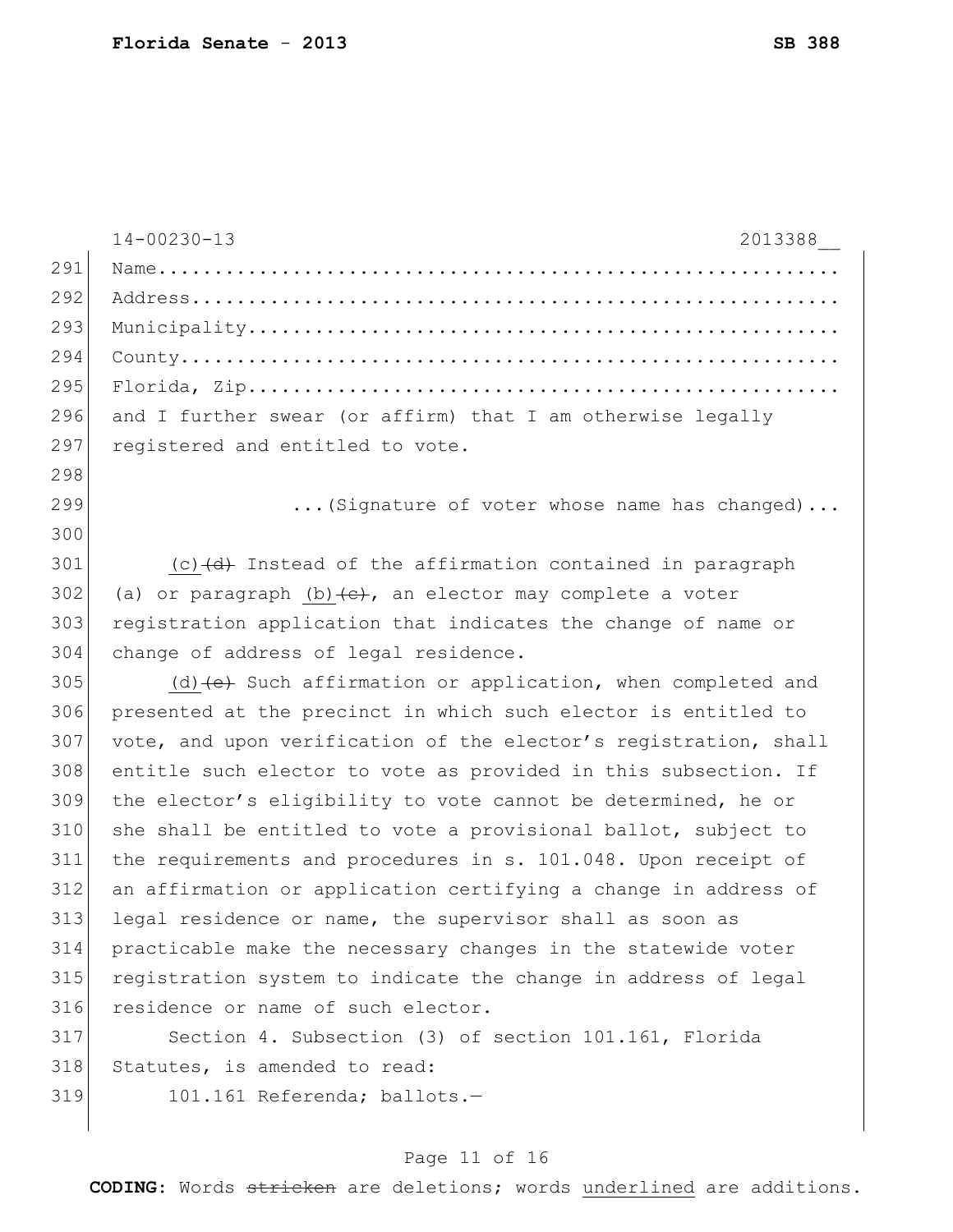14-00230-13 2013388\_\_

 (3)(a) Each joint resolution that proposes a constitutional amendment or revision shall include one or more ballot statements set forth in order of priority. Each ballot statement shall consist of a ballot title, by which the measure is commonly referred to or spoken of, not exceeding 15 words in length, and  $e$ ither a ballot summary that describes the chief purpose of the amendment or revision in clear and unambiguous language, or the full text of the amendment or revision. The Department of State shall furnish a designating number pursuant to subsection (2) and the appropriate ballot statement to the 330 supervisor of elections of each county. The ballot statement 331 shall be printed on the ballot after the list of candidates, 332 followed by the word "yes" and also by the word "no," and shall be styled in such a manner that a "yes" vote will indicate approval of the amendment or revision and a "no" vote will indicate rejection.

 (b)1. Any action for a judicial determination that one or more ballot statements embodied in a joint resolution are defective must be commenced by filing a complaint or petition with the appropriate court within 30 days after the joint 340 resolution is filed with the Secretary of State. The complaint or petition shall assert all grounds for challenge to each ballot statement. Any ground not asserted within 30 days after 343 the joint resolution is filed with the Secretary of State is waived.

 2. The court, including any appellate court, shall accord an action described in subparagraph 1. priority over other pending cases and render a decision as expeditiously as possible. If the court finds that all ballot statements embodied

### Page 12 of 16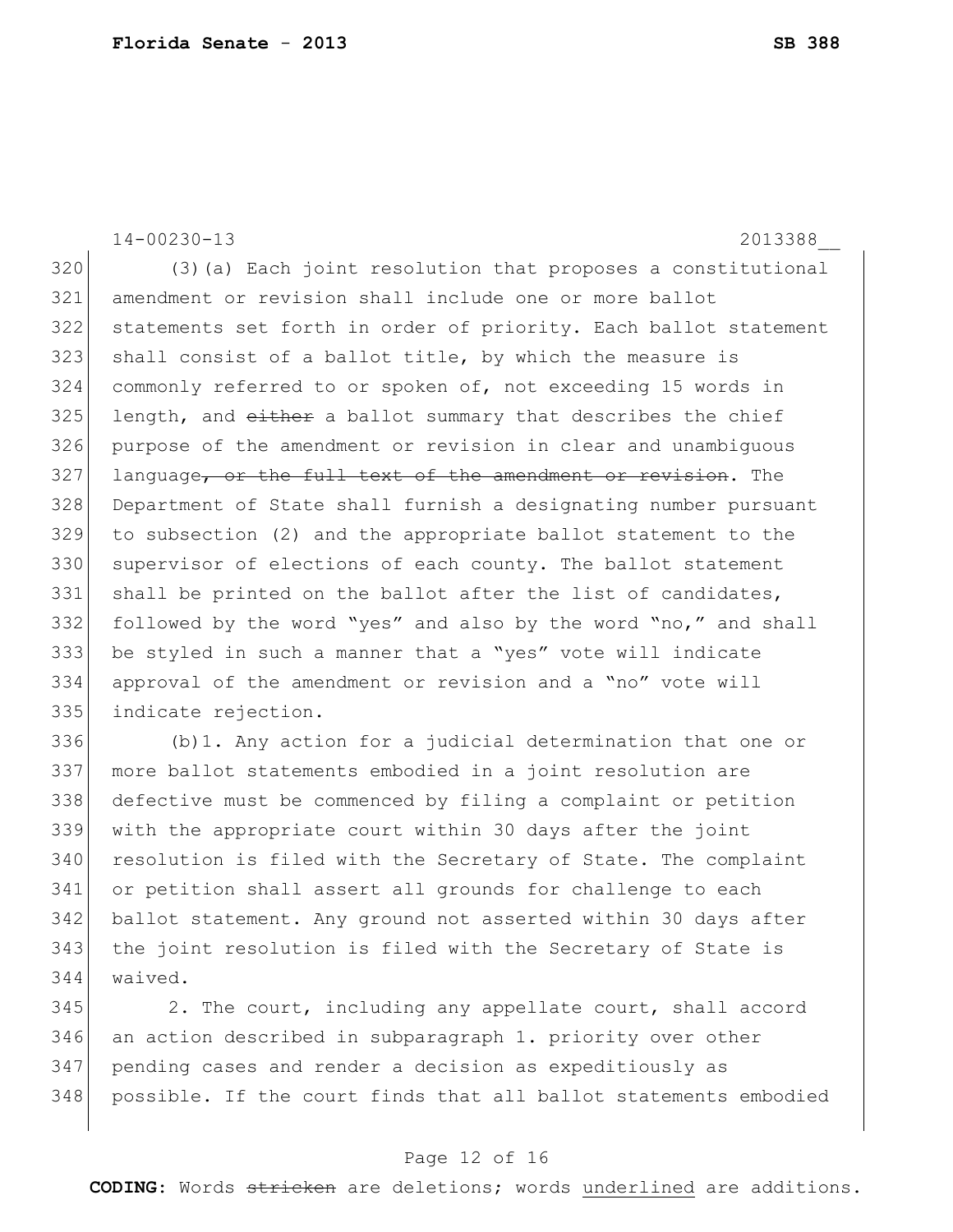14-00230-13 2013388\_\_ 349 in a joint resolution are defective and further appeals are 350 declined, abandoned, or exhausted, the court shall remove the 351 proposed amendment from the ballot unless otherwise provided in 352 the joint resolution, the Attorney General shall, within 10 353 days, prepare and submit to the Department of State a revised 354 ballot title or ballot summary that corrects the deficiencies  $355$  identified by the court, and the Department of State shall 356 furnish a designating number and the revised ballot title or 357 ballot summary to the supervisor of elections of each county for 358 placement on the ballot. The court shall retain jurisdiction 359 over challenges to a revised ballot title or ballot summary 360 prepared by the Attorney General, and any challenge to a revised 361 ballot title or ballot summary must be filed within 10 days 362 after a revised ballot title or ballot summary is submitted to 363 the Department of State. 364 3. A ballot statement that consists of the full text of an 365 amendment or revision shall be presumed to be a clear and 366 unambiguous statement of the substance and effect of the 367 amendment or revision, providing fair notice to the electors of 368 the content of the amendment or revision and sufficiently 369 advising electors of the issue upon which they are to vote. 370 Section 5. Subsection (1) of section 101.657, Florida 371 Statutes, is amended to read: 372 101.657 Early voting.-373 (1)(a) As a convenience to the voter, the supervisor of 374 elections shall allow an elector to vote early in the main or 375 branch office of the supervisor and may allow such early voting 376 in any city hall, permanent public library facility, courthouse, 377 place of worship, civic center, community center, county

#### Page 13 of 16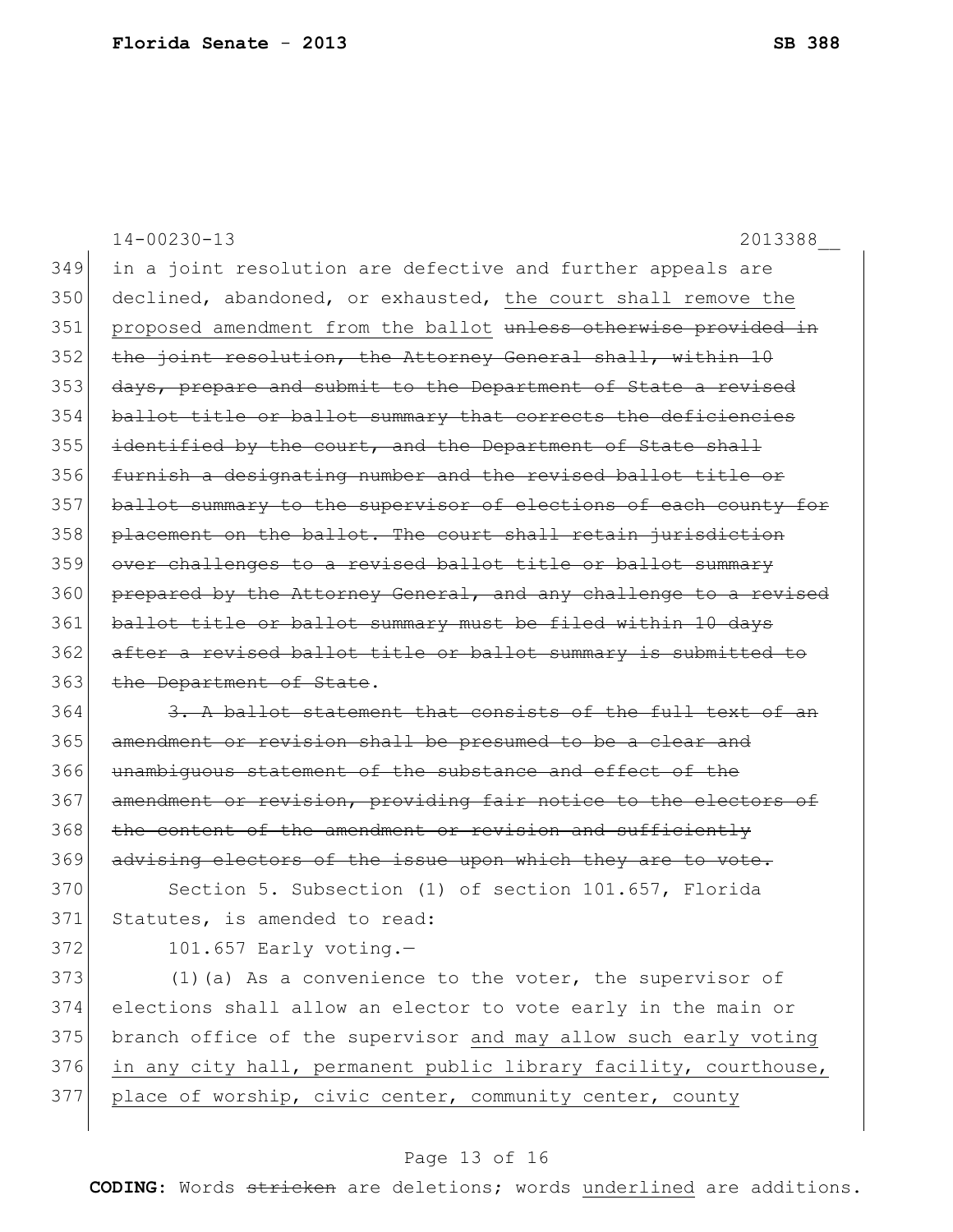|     | $14 - 00230 - 13$<br>2013388                                              |
|-----|---------------------------------------------------------------------------|
| 378 | government center, Florida College System institution facility,           |
| 379 | state university facility, or college facility. The supervisor            |
| 380 | shall mark, code, indicate on, or otherwise track the voter's             |
| 381 | precinct for each early voted ballot. In order for a branch               |
| 382 | office to be used for early voting, it shall be a permanent               |
| 383 | facility of the supervisor and shall have been designated and             |
| 384 | used as such for at least 1 year prior to the election. The               |
| 385 | supervisor may also designate any city hall or permanent public           |
| 386 | <i>library facility as</i> Early voting sites <del>; however, if so</del> |
| 387 | designated, the sites must be geographically located so as to             |
| 388 | provide all voters in the county an equal opportunity to cast a           |
| 389 | ballot, insofar as is practicable. Each county shall operate one          |
| 390 | early voting site for each complete set of 70,000 registered              |
| 391 | voters in the county as of July 1 of each general election year.          |
| 392 | The results or tabulation of votes cast during early voting may           |
| 393 | not be made before the close of the polls on election day.                |
| 394 | Results shall be reported by precinct.                                    |
| 395 | (b) The supervisor shall designate each early voting site                 |
| 396 | by no later than the 30th day before prior to an election and             |
| 207 | $\alpha$ ball designate an early usting area as defined in a 07.001       |

 shall designate an early voting area, as defined in s. 97.021, 398 at each early voting site. The supervisor shall provide to the division no later than the 30th day before an election the 400 address of each early voting site and the hours that early 401 voting will occur at each site.

402 (c) All early voting sites in a county shall be open on the 403 same days for the same amount of time and shall allow any person 404 in line at the closing of an early voting site to vote.

405 (d) Early voting shall begin on the 15th  $\frac{10}{10}$  day before an 406 election that contains state or federal races and end on the 2nd

### Page 14 of 16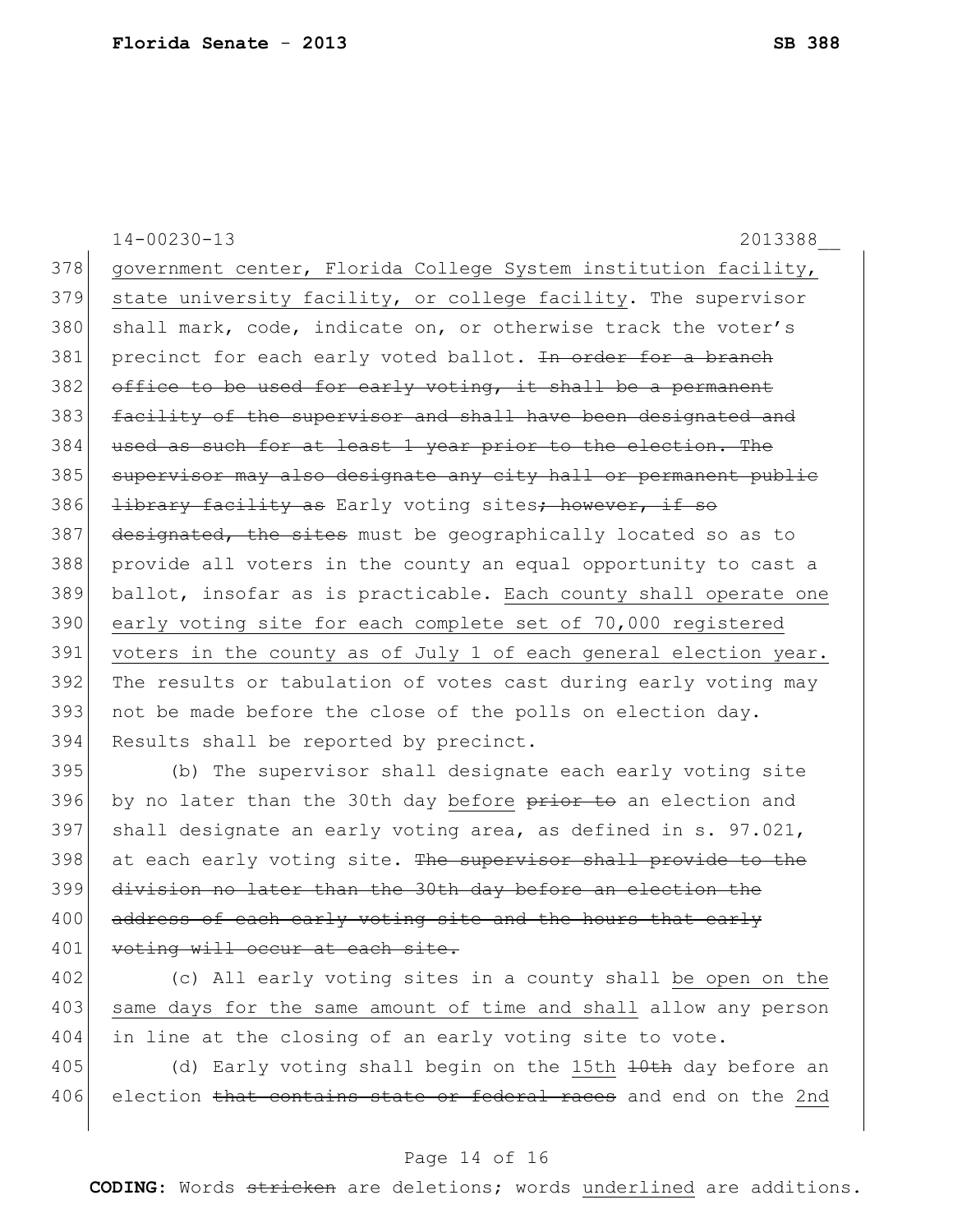14-00230-13 2013388\_\_ 407  $\frac{3 \text{ red}}{2 \text{ red}}$  day before an the election. For purposes of a special 408 election held pursuant to s. 100.101, early voting shall begin 409 on the 8th day before the election and end on the 2nd day before 410 the election. Early voting and shall be provided for 8 no less 411 than 6 hours and no more than 12 hours per weekday and at least 412 14 hours per day each weekend  $\frac{day}{dx}$  at each site during the 413 applicable periods period. Early voting sites shall open no 414 earlier than 7 a.m. and close no later than 7 p.m. on each 415 applicable weekday. The supervisor of elections may provide 416 early voting for elections that are not held in conjunction with 417 a state or federal election. However, the supervisor has the 418 discretion to determine the hours of operation of early voting 419 sites in those elections.

420 (e) Notwithstanding the requirements of s. 100.3605, 421 municipalities may provide early voting in municipal elections 422 that are not held in conjunction with county or state elections. 423 If a municipality provides early voting, it may designate as 424 many sites as necessary and shall conduct its activities in 425 accordance with the provisions of paragraphs  $(a)-(c)$ . The 426 supervisor is not required to conduct early voting if it is 427 provided pursuant to this subsection.

428 (f) Notwithstanding the requirements of s. 189.405, special 429 districts may provide early voting in any district election not 430 held in conjunction with county or state elections. If a special 431 district provides early voting, it may designate as many sites 432 as necessary and shall conduct its activities in accordance with 433 the provisions of paragraphs  $(a)-(c)$ . The supervisor is not 434 required to conduct early voting if it is provided pursuant to 435 this subsection.

#### Page 15 of 16